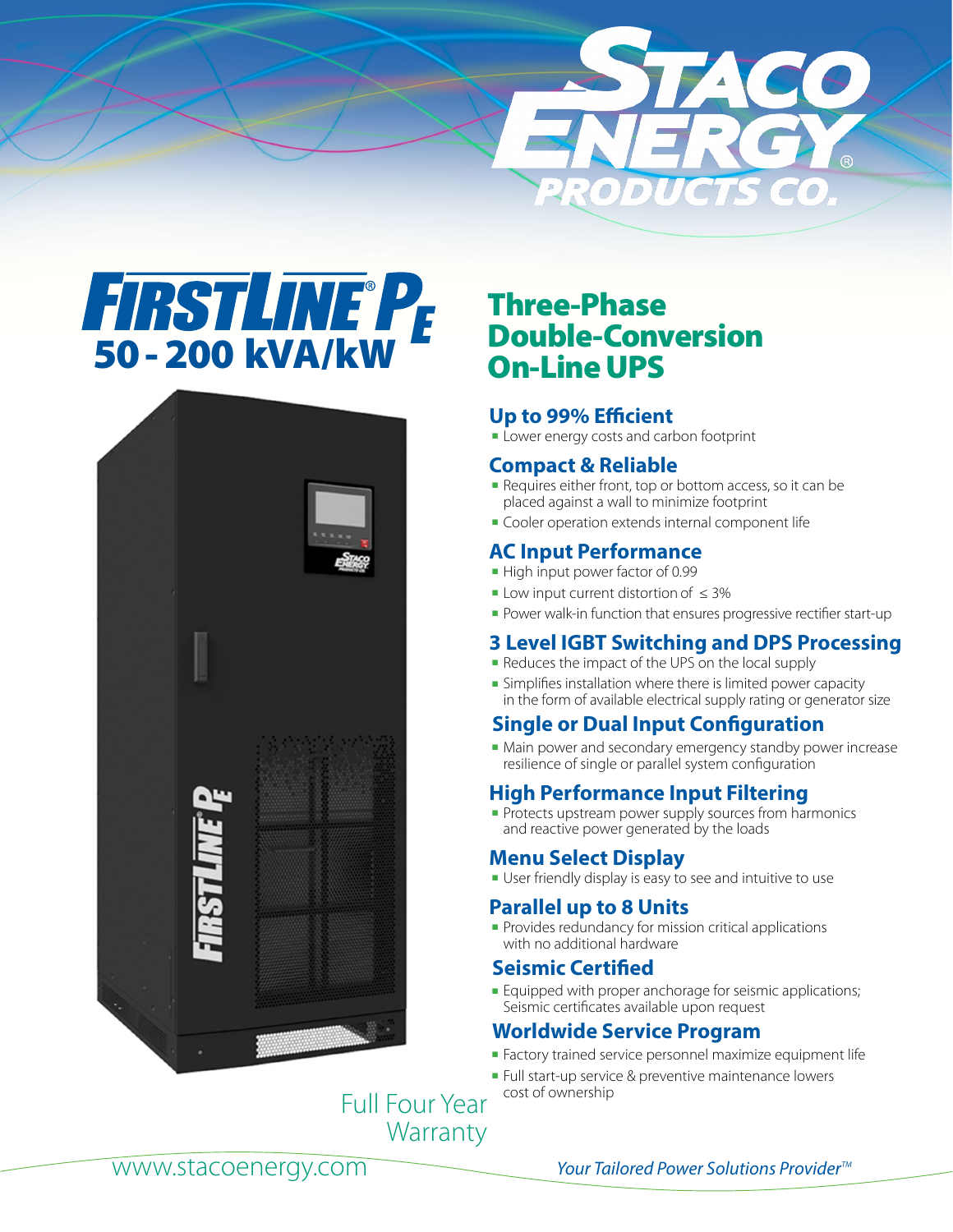# *FirstLine*® *PE UPS*

In the event of an AC power failure, the FirstLine® PE UPS will automatically transfer to battery power and continue to provide power without any interruption for the full amount of time you select. When power returns, the FirstLine® PE UPS will automatically recharge the batteries for the next unexpected power outage or disturbance.

## **AC Input Performance**

FirstLine® PE is a further evolution of the FirstLine® series with the added advantages offered by a 3 level switching rectifier and inverter. This feature reduces the impact of the UPS on the local supply and simplifies installation where there is limited power capacity in the form of available electrical supply rating or generator size. The FirstLine® PE provides:

- **DE Low input current distortion—**  $\leq 3\%$
- $\blacksquare$  High input power factor 0.99
- $\blacksquare$  Power walk-in function that ensures progressive rectifier start up
- $\blacksquare$  Delayed start up phased with the return of mains power supply, when several UPS are connected in the system.
- High energy efficiency,  $\geq$  96% at full load.

FirstLine® PE also performs the role of a high performance filter, protecting its upstream power supply sources from any harmonics and reactive power generated by the loads powered.

## **Flexibility**

FirstLine® PE UPS can be supplied from two separate power sources (main power and a second emergency standby source) which helps increase the resilience of parallel system configurations.



#### **Main Characteristics**

- Efficieny  $\geq$  96% at full load and up to 99% in ECO / hot standby Mode
- **Reduced weight**
- **Battery Temp Sensor Module** monitors the battery internal cabinet environmental conditions of one (1) Battery Cabinet connected to the UPS and displayed on the UPS front mimic panel.

The entire FirstLine® PE range is suitable for a wide range of applications thanks to the flexibility of configurations, accessories, options, and choice of performance levels. The UPS is compatible with capacitive loads, such as blade servers, without any reduction in active power, ranging from 0.9 lead to 0.8 lag and up to 0.8 capacitive power with a low derating equal to 15% of the active power (kW). Efficient and reliable power supply for mission critical applications is guaranteed by operating in redundancy and power parallel mode with up to 8 units  $(N+1)$ , and by the Dual Bus System and Dynamic Dual Bus system configurations.

## **Other Options**

**Remote Status Panel** provides fault indication for System Normal, UPS Alarm, Shutdown Imminent, Mains Failure, Load on Service, and Inverter Fault.

#### **Top or Side Cable Entry**

A "side-car" cabinet expansion is offered to accommodate top or side incoming cable entry.

#### **External Maintenance Bypass, 3 Breaker with Electronic Interlocks**

Make-Before-Break, Line Up and Match wrap-around MBP for total UPS isolation during maintenance or removal of the UPS.

#### **Power Distribution Unit (PDU)**

PDU provides 208/120 output distribution capabilities to peripheral devices. Up to (4) 42 Pole Panelboards or Sub-Feed Circuit Breakers available.

#### **Battery Monitoring System (BMS)**

The FirstLine BMS systems provide monitoring and record battery cycle data of each battery string or jar. Factory installed for easy commissioning.

#### **Harsh Environment Enclosure**

UPS and accessories mounted and pre-wired internal, with AC cooling inside any NEMA (12, 3R, 4X) type enclosure.

#### **Seismic Withstand Certification**

Site specific seismic certification and documentation. All units come standard with bolt down capability.

#### **Start-Up Service, Preventative Maintenance Programs**

A wide range of service programs are available to suit all user requirements. Consult factory.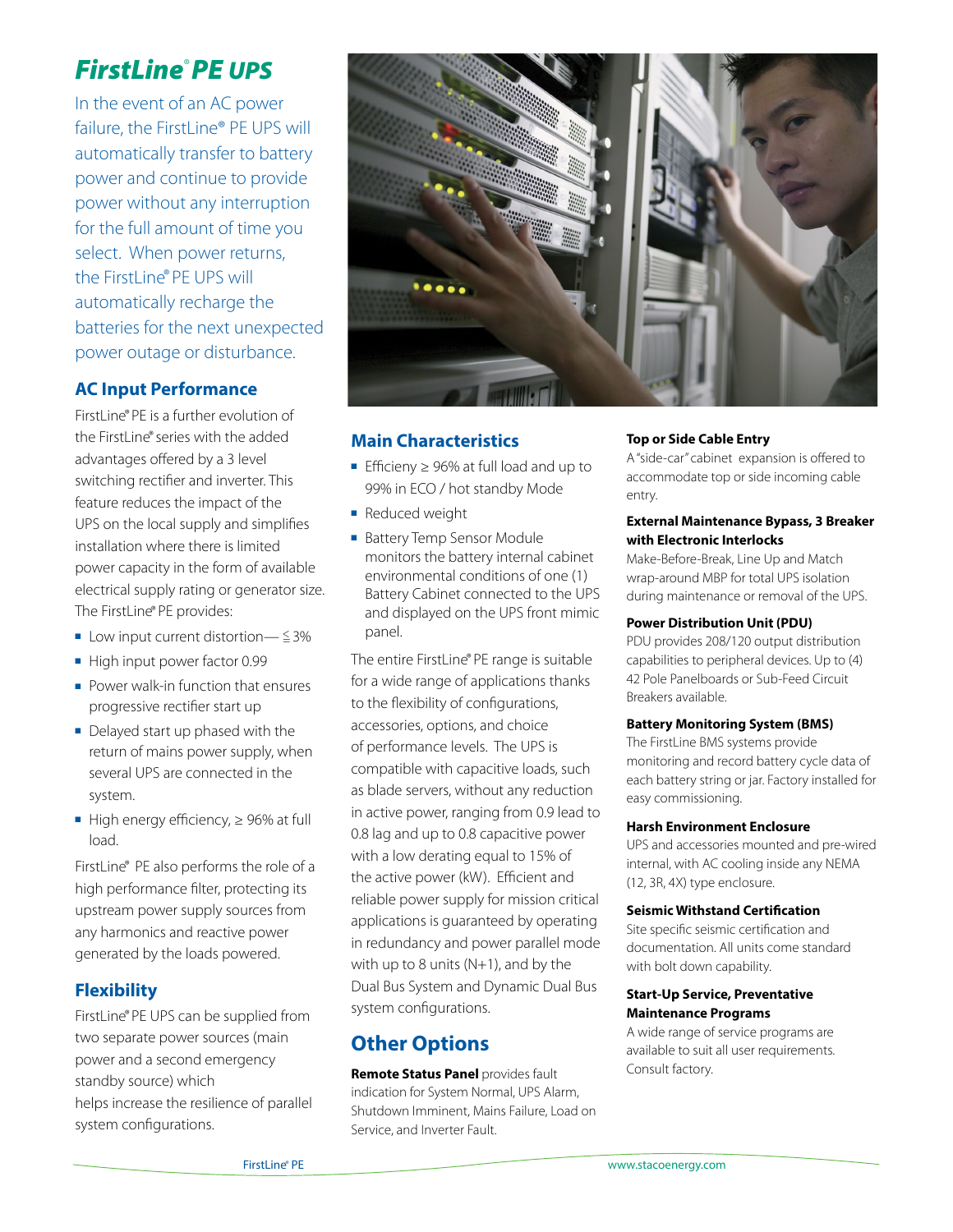## **Battery Care System**

FirstLine® PE uses the Battery Care System which optimizes battery performance while extending battery life.

## **Front Panel Display**



Color touch screen display with integrated 4 channel oscilloscope for troubleshooting input, output, and DC signal without any use of special software or encrypted tools. Allows analysis of 3 phase voltage, current, frequency, DC link voltage and DC current within the UPS chassis.



Detection of the input failure from the generator. Input voltage and frequency shown for easy understanding of why the UPS accessed the battery backup circuit.

## **Applications**

- Data Centers
- **n** Computer Networks
- **n** Industrial Process Manufacturing
- **n** Hospitals/Medical
- **Education/Research**
- **E** Laboratories, Bio-Tech
- **Pharmaceuticals/Chemical**
- **n** Critical Power Management Requirements
- **n** Any areas needing computer grade power and a high level of available power



**FirstLine® PE UPS shown with optional side car**

## **Four Year Warranty**

#### *Electronics:*

A full **Four Year On-site Warranty** (Continental U.S.)

#### *Battery:*

#### **Three (3) Year Full, Limited Warranty**,

on the Battery System ensures that your batteries are protected from system failure now and in the future. *(Warranty provided by battery manufacturer.)*

Extended warranties, customized service plans and preventative maintenance are also available. *Please refer to our warranty statement for complete details.*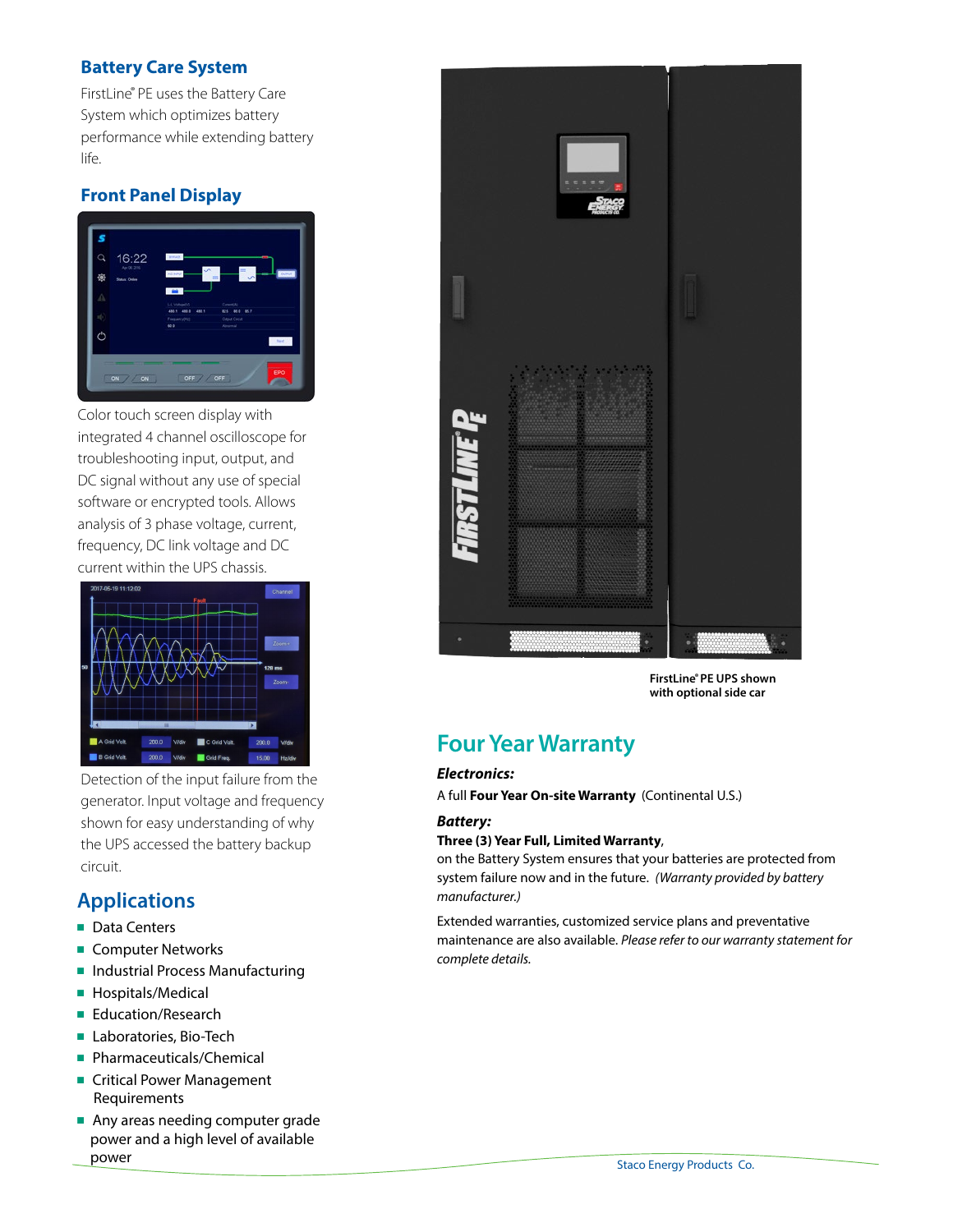## **Electrical Specifications**

|                                                                                                                        | UPS Power (kVA / kW)                                                                                           |                                  |        |                                                 |         |         |         |  |
|------------------------------------------------------------------------------------------------------------------------|----------------------------------------------------------------------------------------------------------------|----------------------------------|--------|-------------------------------------------------|---------|---------|---------|--|
| <b>Electrical Data</b>                                                                                                 | 50/50                                                                                                          | 65/65                            | 80/80  | 100/100                                         | 125/125 | 160/160 | 200/200 |  |
| <b>INPUT</b>                                                                                                           |                                                                                                                |                                  |        |                                                 |         |         |         |  |
| Nominal voltage                                                                                                        | 480VAC 3 phase, 3-Wire + Grd.                                                                                  |                                  |        |                                                 |         |         |         |  |
| Nominal voltage range                                                                                                  | $-30\%$ , $+15\%$                                                                                              |                                  |        |                                                 |         |         |         |  |
| Input frequency range                                                                                                  | From 45 to 65Hz                                                                                                |                                  |        |                                                 |         |         |         |  |
| Nominal input current                                                                                                  | 63                                                                                                             | 81                               | 100    | 125                                             | 156     | 200     | 250     |  |
| Maximum input current                                                                                                  | 73                                                                                                             | 94                               | 112    | 145                                             | 181     | 224     | 280     |  |
| Power factor at nominal voltage (480 V) and battery<br>charged from 25% to 100% of the load                            |                                                                                                                |                                  |        | > 0.99                                          |         |         |         |  |
| Reflected Current Harmonic distortion (THDi)<br>at 100% load                                                           | $\leq 3\%$                                                                                                     |                                  |        |                                                 |         |         |         |  |
| <b>Rectifier Walk-in</b>                                                                                               | from 0 to 125 seconds (configurable)                                                                           |                                  |        |                                                 |         |         |         |  |
| Rectifier Walk-in Delay                                                                                                | from 0 to 600 seconds (configurable)                                                                           |                                  |        |                                                 |         |         |         |  |
| <b>D.C. INTERMEDIATE CIRCUIT</b>                                                                                       |                                                                                                                |                                  |        |                                                 |         |         |         |  |
| Number of cells                                                                                                        |                                                                                                                |                                  |        | 240                                             |         |         |         |  |
| <b>INVERTER</b>                                                                                                        |                                                                                                                |                                  |        |                                                 |         |         |         |  |
| Static variation                                                                                                       | ±1%                                                                                                            |                                  |        |                                                 |         |         |         |  |
| Dynamic variation                                                                                                      | ± 5%<br>3:1                                                                                                    |                                  |        |                                                 |         |         |         |  |
| Crest Factor                                                                                                           |                                                                                                                |                                  |        |                                                 |         |         |         |  |
| Voltage distortion with linear load<br>Voltage distortion with non-linear load                                         | ≤ 1%<br>< 3%                                                                                                   |                                  |        |                                                 |         |         |         |  |
| Frequency stability with synchronized inverter to the                                                                  | $\pm$ 2% ( $\pm$ 1% to $\pm$ 6% from control panel)                                                            |                                  |        |                                                 |         |         |         |  |
| by-pass network.<br>Frequency stability with not synchronized                                                          | $± 0.1$ Hz                                                                                                     |                                  |        |                                                 |         |         |         |  |
| inverter to the by-pass line<br>Speed of frequency variation                                                           | 1Hz/sec                                                                                                        |                                  |        |                                                 |         |         |         |  |
| Phase voltage asymmetry with balanced<br>and unbalanced load.                                                          | (parallel units can be calibrated from 0.1 to 1Hz/s)<br>≤ 1%                                                   |                                  |        |                                                 |         |         |         |  |
| Phase displacement of the voltages with                                                                                | $120 \pm 1$ °el                                                                                                |                                  |        |                                                 |         |         |         |  |
| balanced and unbalanced loads.<br>Overload in referred to the nominal power                                            | 110% for 60 minutes, 125% for 10 minutes, 150% for 1 minute                                                    |                                  |        |                                                 |         |         |         |  |
| Inverter efficiency                                                                                                    |                                                                                                                |                                  |        | $\geq 96\%$                                     |         |         |         |  |
| <b>BY-PASS</b>                                                                                                         |                                                                                                                |                                  |        |                                                 |         |         |         |  |
| Nominal voltage                                                                                                        | 480VAC 3-phase (without neutral)                                                                               |                                  |        |                                                 |         |         |         |  |
| Nominal voltage tolerance                                                                                              | $\pm$ 10% (up to $\pm$ 20% Programmable)                                                                       |                                  |        |                                                 |         |         |         |  |
| Nominal frequency                                                                                                      | 50/60 Hz                                                                                                       |                                  |        |                                                 |         |         |         |  |
| Frequency tolerance                                                                                                    | $\pm$ 5% Nominal (up to $\pm$ 10% Programmable)                                                                |                                  |        |                                                 |         |         |         |  |
| <b>SYSTEM</b>                                                                                                          |                                                                                                                |                                  |        |                                                 |         |         |         |  |
| AC/AC efficiency at full load                                                                                          |                                                                                                                |                                  |        | $\geq 96\%$                                     |         |         |         |  |
| Efficiency with UPS in STAND-BY mode                                                                                   | up to 99 %                                                                                                     |                                  |        |                                                 |         |         |         |  |
| Full Load Heat Rejection BTU/hr                                                                                        | 7,000                                                                                                          | 9,100                            | 10,350 | 13,058                                          | 17,055  | 21,000  | 26,300  |  |
| <b>MECHANICAL</b>                                                                                                      |                                                                                                                |                                  |        |                                                 |         |         |         |  |
| Height x Width x Depth - inches (mm)                                                                                   |                                                                                                                |                                  |        |                                                 |         |         |         |  |
| <b>UPS</b>                                                                                                             | 70.98 x 27.65 x 32.07<br>70.98 x 31.59 x 32.07<br>$[1803 \times 702.4 \times 814.6]$<br>[1803 x 802.4 x 814.6] |                                  |        |                                                 |         |         |         |  |
| UPS with side car                                                                                                      | 70.98 x 43.58 x 32.24<br>70.98 x 47.52 x 32.24<br>[1803 x 1107 x 819]<br>[1803 x 1206.9 x 819]                 |                                  |        |                                                 |         |         |         |  |
| Weight $-$ lbs. / [kg]                                                                                                 |                                                                                                                |                                  |        |                                                 |         |         |         |  |
| <b>UPS</b>                                                                                                             | 991 / [450]<br>1268 / [575]<br>Minimum 1438 / [652]                                                            |                                  |        |                                                 |         |         |         |  |
| UPS with side car                                                                                                      | Minimum 1141 / [518]<br>Maximum 1281 / [581]<br>Maximum 1578 / [716]                                           |                                  |        |                                                 |         |         |         |  |
| Freestanding NEMA 1 enclosure, powder coat painted black color with textured finish, bottom access for conduit entries |                                                                                                                |                                  |        |                                                 |         |         |         |  |
| <b>ENVIRONMENTAL</b>                                                                                                   |                                                                                                                |                                  |        |                                                 |         |         |         |  |
| Ambient temperature                                                                                                    | -5° C to 40° C                                                                                                 |                                  |        |                                                 |         |         |         |  |
| Storage temperature<br><b>Relative Humidity</b>                                                                        | -25° C to 55° C<br>$0 \sim 95\%$ non-condensing                                                                |                                  |        |                                                 |         |         |         |  |
| Altitude                                                                                                               | < 2000 meters                                                                                                  |                                  |        |                                                 |         |         |         |  |
| <b>Audible Noise</b>                                                                                                   | Derate load capability above 1000 meters 1% per 100 meters<br>$\leq 69$ dBA                                    |                                  |        |                                                 |         |         |         |  |
| <b>COMMUNICATIONS</b>                                                                                                  |                                                                                                                |                                  |        |                                                 |         |         |         |  |
| SNMP/WEB (Standard)                                                                                                    |                                                                                                                |                                  |        | SNMP Card with NetAgent Software                |         |         |         |  |
| Modbus (Standard)                                                                                                      |                                                                                                                |                                  |        | Monitoring via RS-485/RTU Protocol/Read Holding |         |         |         |  |
| <b>BACnet (Optional)</b>                                                                                               |                                                                                                                |                                  |        | <b>TCIP &amp; RS485</b>                         |         |         |         |  |
| SNMP/WEB WiFi or Cellular (Optional)                                                                                   |                                                                                                                | SNMP Card with NetAgent Software |        |                                                 |         |         |         |  |
| Modbus WiFi or Cellular (Optional)                                                                                     | Monitoring Protocol/Read Holding                                                                               |                                  |        |                                                 |         |         |         |  |
| BACnet WiFi or Cellular (Optional)                                                                                     | <b>TCIP</b>                                                                                                    |                                  |        |                                                 |         |         |         |  |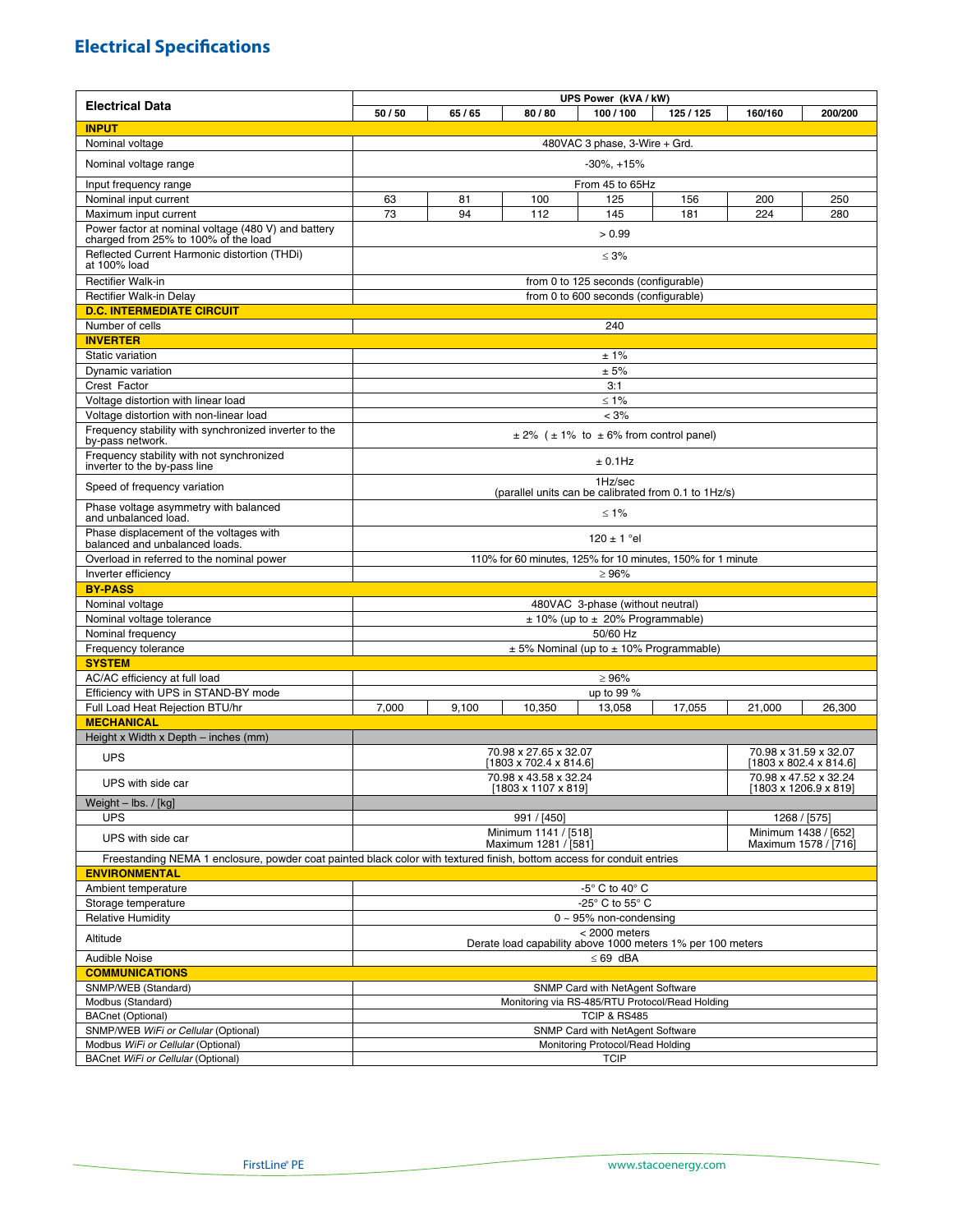

**Additional Battery Cabinets As Requi** 

**FLE-XXX-03 or Higher - Single Input with Optional Side Car**



**FLE-XXX-03 or Higher - Dual Input with Side Car**



- 3 Dual Action & Redundant ON & OFF Switch a Secured Against Incidental Touch
- 4 Key Access Door Handle
- 5 Filtered Ventilation
- 6 Optional Side Car Shown with door open. Door is lockable. a Empty for Top Cable Entry Only b With 3 Breaker MBP (UL1778) c With 3 Breaker MBP & LB Breaker (UL1778) d With b. or c. plus SKRU 7 MBP Breaker with HASP
- 8 BIB Bypass Input Breaker
- 9 MIB Maintenance Isolation Breaker
- 10 Load Bank Breaker

#### **Standards**

- **.** Underwriters Laboratories, Listed to UL1778 (Designed to 60950); c-UL to CSA C22.2
- $\bullet$  NEMA PE-1  $\bullet$  ASME
- 
- ASA-C-39.1-1984
- FCC PT 15, Subpart J, Class B
- National Electrical Code
- **IEEE 587 ANSI C 62.41-1980**
- l ISO 9001
- IBC (International Building Code) Ratings A-F, Site Specific



Staco Energy Products Co.